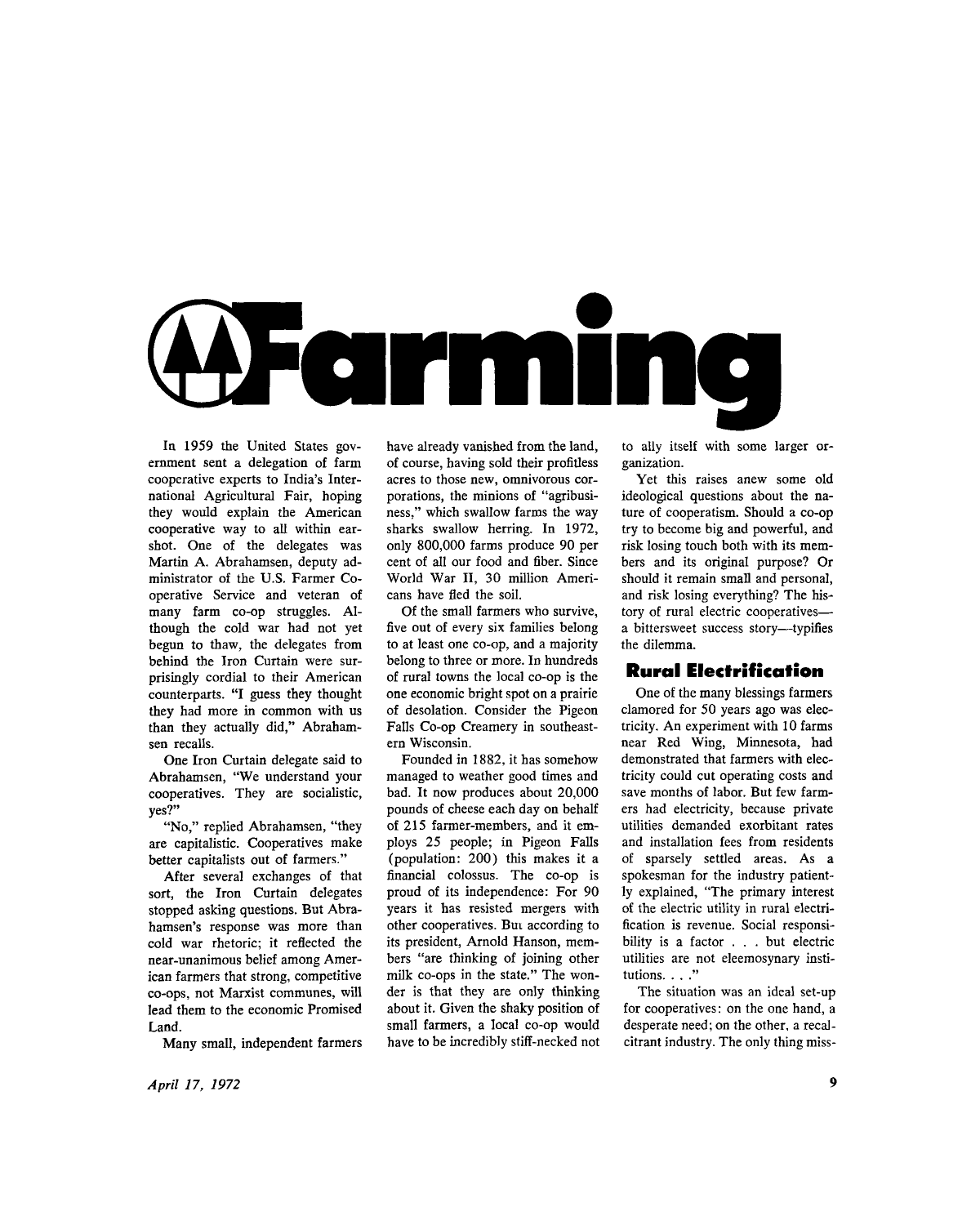ing was money, soon to be supplied by the Federal Rural Electrification Administration (REA) , in the form of low-interest loans to cooperatives and other rural groups that were ready to organize electric distribution systems.

The REA was largely the creation of Franklin Roosevelt, who took more than a passing interest in the exorbitant rates utilities were charging rural residents. As he was later to tell an audience of his Georgia neighbors, "There was only one discordant note in that first stay of mine at Warm Springs. When the first-ofthe-month bill came in for electric light for my little cottage, I found that the charge was 18 cents a kilowatt-hour—about four times what I pay at Hyde Park, New York. That started my long study of  $\ldots$ getting electricity into farm houses. . . . So it can be said that a little cottage at Warm Springs, Georgia, was the birthplace of the Rural Electrification Administration."

#### Debate in the House

The rural electrification bill, sponsored in 1936 by Senator George Norris of Nebraska and Congressman Sam Rayburn of Texas, was hotly debated. Its chief defender in the House proved to be Mississippi's John Rankin, a man remembered more for his racism than his populism. When Connecticut's Representative Schuyler Merritt rose to defend the "progress" private utilities had made in rural America, Rankin took him on.

RANKIN: The gentleman says electric service is quite new. Of course it is no more new in this country than in Europe.

MERRITT: If you compare [Europe] with the Eastern states or California, I think the results are as satisfactory here as they are there.

RANKIN: I wonder if the gentleman knows that in New Zealand two-thirds of their farms are electrified, [and] in the United States about 10 per cent are. . . .

MERRITT: In New Zealand they

deal with enormous tracts of land. . . . Also, New Zealand is a socialistic state.

RANKIN: I wonder if the gentleman knows that in France and Germany 90 per cent of their farms are electrified. Those are not socialistic states.

MERRITT: No, they are not socialistic, but they are imperialistic.

RANKIN: I wonder if the gentleman knows that Holland and Switzerland are practically 100 per cent electrified.

MERRITT: But they are no larger than our New England.

RANKIN: I understand that there is no state in New England that has even 25 per cent of its rural farms electrified.

MERRITT: I do not care to give this gentleman more time.

#### **Private Pressure**

Creation of the REA led farmers everywhere to start cooperatives and apply for loans. Initial results were discouraging. The farmers didn't know anything about the electricity business, and the private utilities were countering with a "prevent" defense: They were putting up "spite lines" in the new co-ops' territories, hoping to siphon off enough customers to kill the co-ops. Senator George D. Aiken of Vermont, an early and staunch supporter of electric cooperatives, has recorded the particulars of one such confrontation in his home state:

"A small community of 70 families had tried in vain to persuade the local power company to give them service. Finally, a cooperative was formed to serve this detached area. . . . Suddenly a crew from the local power company appeared and began to set *their* poles on the right of way that had been cleared by the co-op. . . . Only the prompt issuance of an injunction kept the power company from getting more than seven of the 70 potential members of the co-op."

Still, the new cooperatives were tough competitors. At meetings, they

registered their defiance in songs like this "Battle Hymn of Progress":

*We have set transmission towers On their march across the land, Soon to place electric power's Strength at every farm's command;* 

*We have shown the world what happens* 

*When the farmer takes a hand, For in union we are strong! . . .* 

Since 1936 the REA has lent funds to nearly 1,000 rural electric co-ops serving about 7 million families. Most of these co-ops *distribute*  power but do not generate it; they buy their power wholesale from private and public utilities. Where the utilities refuse to sell, or demand an outrageous rate, the co-ops generally have reacted by building their own plants and transmission lines, and by creating networks that serve larger regions more efficiently. Electric co-ops, in short, are growing bigger all the time.

The private power industry, as might be expected, is fighting them every step of the way. Periodically, especially during Republican administrations, the industry's lobby succeeds in reducing the flow of REA 2-per-cent loans to co-ops in need of generators; and it is constantly putting pressure on state regulatory commissions to keep the co-ops in check. (Not that the commissions, whose members often shuttle between industry and government, need much arm-twisting.)

At issue now, among other things, is the matter of who will sell power to the many new industries and suburban developments occupying formerly agricultural areas. If the coops win, suburbanites in many places may get a taste of cooperatism. But it promises to be a long battle.

A case in point is the Hoosier Energy cooperative of southern Indiana, actually a conglomerate of 17 local co-ops. It spent 22 years seeking permission and capital from state and Federal agencies to build its own generating plant. Each time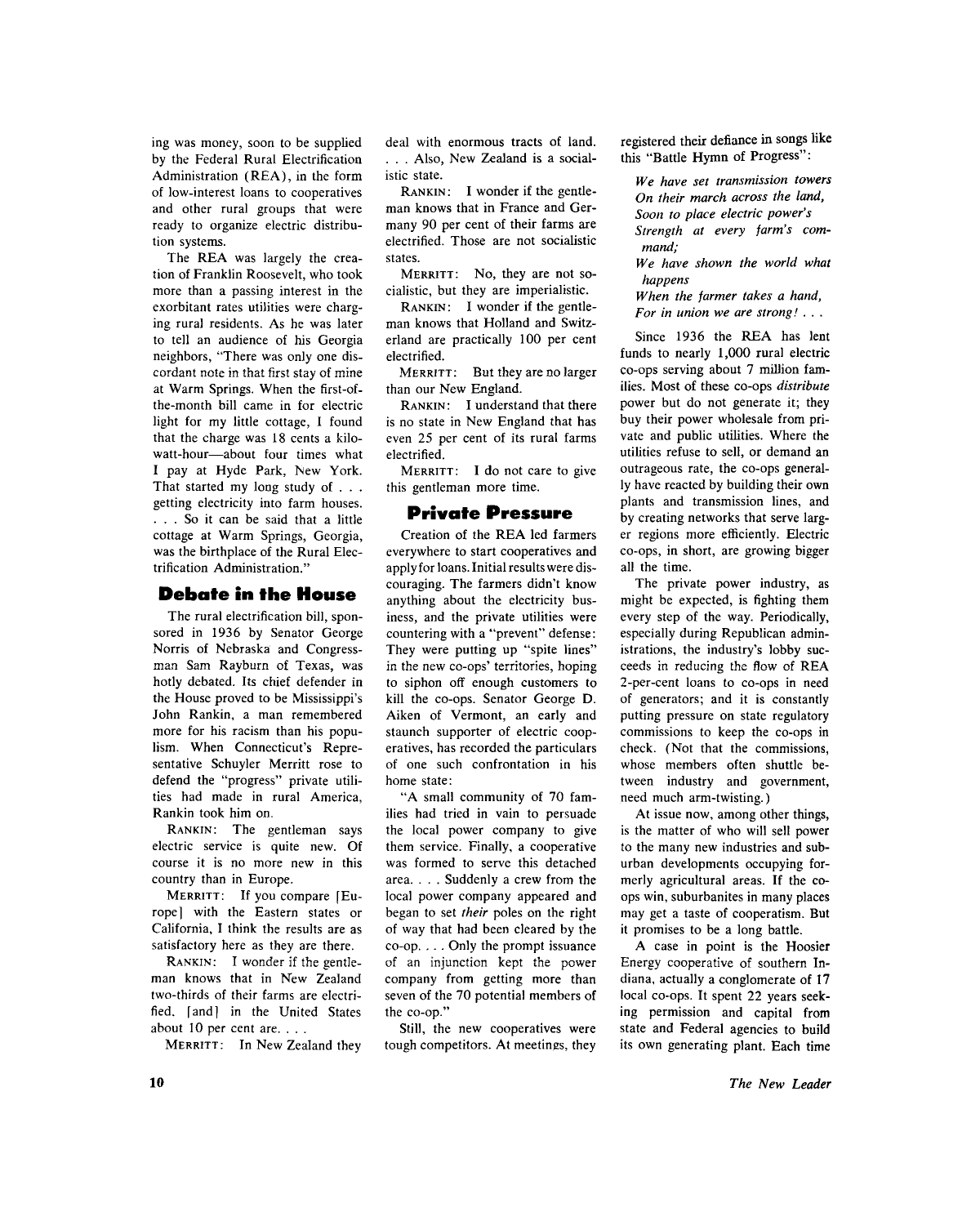it applied for an REA loan, the state s five private power companies cried "Socialism!", compelling the REA to back off.

Hoosier Energy finally did get the loan, and it completed construction of a generating plant in 1968. Then the State Supreme Court astonished everyone by issuing a ruling that would have made it possible for one of the co-op's staunchest enemies, Public Service of Indiana, to take over the plant. If the court's logic was weak, its objective was undeniable. It was true, said the court, that Indiana had a 1935 law on the books permitting cooperatives to build and operate their own generating plants, but that law was invalid: It had "lapsed" because the co-ops had not previously built such a plant. Ergo: The new plant must be auctioned off to a private operator.

The REA, with a \$75 million investment to protect, stepped in, and named Hoosier Energy as operating agent. It was a standoff that couldn't last, because by law the REA is allowed to be caretaker for only five years. After that, the State Supreme Court decision would go into effect.

Within two years the co-op signed a heartbreaking contract with Public Service of Indiana and Southern Indiana Gas and Electric. The contract gives Hoosier the right to operate its generating plant. (Never mind the state court! We know who's in charge.) In return, Hoosier and its seven member-co-ops are barred from selling power to "any other electrical distribution system," including municipal utilities. Furthermore, the contract gives the two private utilities exclusive rights to buy Hoosier's excess energy. David A. Hamil, the REA administrator, promptly called the agreement "a real milestone for rural electrification." In fact, it was a triumph in corporate greed.

Clearly, one begs the question by inquiring about the size of cooperatives. If power (in Lord Acton's sense) corrupts, weakness seems none too useful either. Every farm

cooperative has had to learn this lesson. There are fewer farm cooperatives each year, but those that remain tend to grow larger, if not in membership then in the amount of business they do.

## Co-op Conglomerates

In 1922, the peak year in terms of numbers for farm co-ops, nearly 15,000 purchasing and marketing groups grossed under \$3 billion; last year, 7,000 cooperatives grossed more than \$17 billion. There have been myriad mergers similar to those taking place in other industries, and many of the still-extant independent cooperatives now belong to regional federations that undertake much of the necessary purchasing and marketing on their behalf.

These federations are often slick, sophisticated enterprises—a far cry from the primitive Granges essayed a century ago by people who in many instances could neither read nor write. Gold Kist, Inc. (formerly the Cotton Producers Association) sells supplies to 150,000 members in Georgia, Alabama and elsewhere in the South. Its 1970 gross income from sales of such products as feed, fertilizer and pesticides came to \$87 million. To wholesale and consumer markets that year Gold Kist sold eggs, pecans, peanuts, broilers, and other products that brought in nearly \$200 million. In addition, Gold Kist owns a loan company, part of an insurance company and at least one foreign subsidiary. In 1969 it returned almost \$5 million to co-op members in the form of patronage refunds—i.e., the money farmers had saved by buying supplies and selling produce through the federation.

Gold Kist is not unique. No less than a dozen other cooperative conglomerates have balance sheets to rival theirs, and five are listed among *Fortune's.* "Top 500." One of these is Farmland Industries, a remarkable federation of 2,000 local co-ops operating in 15 states across middle America. Like many other successful businesses, Farmland owes some of its growth to its enemies, in this case the petroleum industry.

Farmland began, according to Kenneth S. Davis, a writer and parttime Boswell to the cooperative movement, "as little more than a hopeful gleam in the eye of its president, Howard A. Cowden, a big man with .. . a sense of mission and a genius for large-scale organization." With the increasingly widespread use of tractors and other farm machinery, Cowden saw the need for a petroleum purchasing co-op. In 1929 he talked six local associations in Kansas into putting up \$500 each to start the enterprise, called Union Oil Cooperative. (In 1935 the name was changed to the Consumers Cooperative Association, and in 1966 it became Farmland Industries.)

The new organization began buying and shipping tank cars of gasoline and tractor fuel directly to its own storage tanks and thence to members. By the end of the first year the number of member associations had grown from 6 to 22, and each had already received a small rebate in proportion to its purchases. By 1938 the co-op was distributing refined petroleum fuels at the rate of 54 million gallons a year. It was also beginning to worry profit-making competitors in the oil industry. Soon, refineries began canceling contracts with the federation, threatening, in effect, to cut off its supply of petroleum products. Cowden's response was to spin off a subsidiary, the Cooperative Refinery Association, financed by the sale of \$10 shares to cooperating farmers. The new co-op opened a gasoline refinery on New Year's Day, 1940.

Shortly thereafter it began to drill its own oil wells and to install its own pipelines. At each juncture its growth was inadvertently stimulated by the petroleum industry, whose periodic boycotts and embargoes kept forcing the cooperative into new areas of development. Eventually, Farmland owned and operated wells.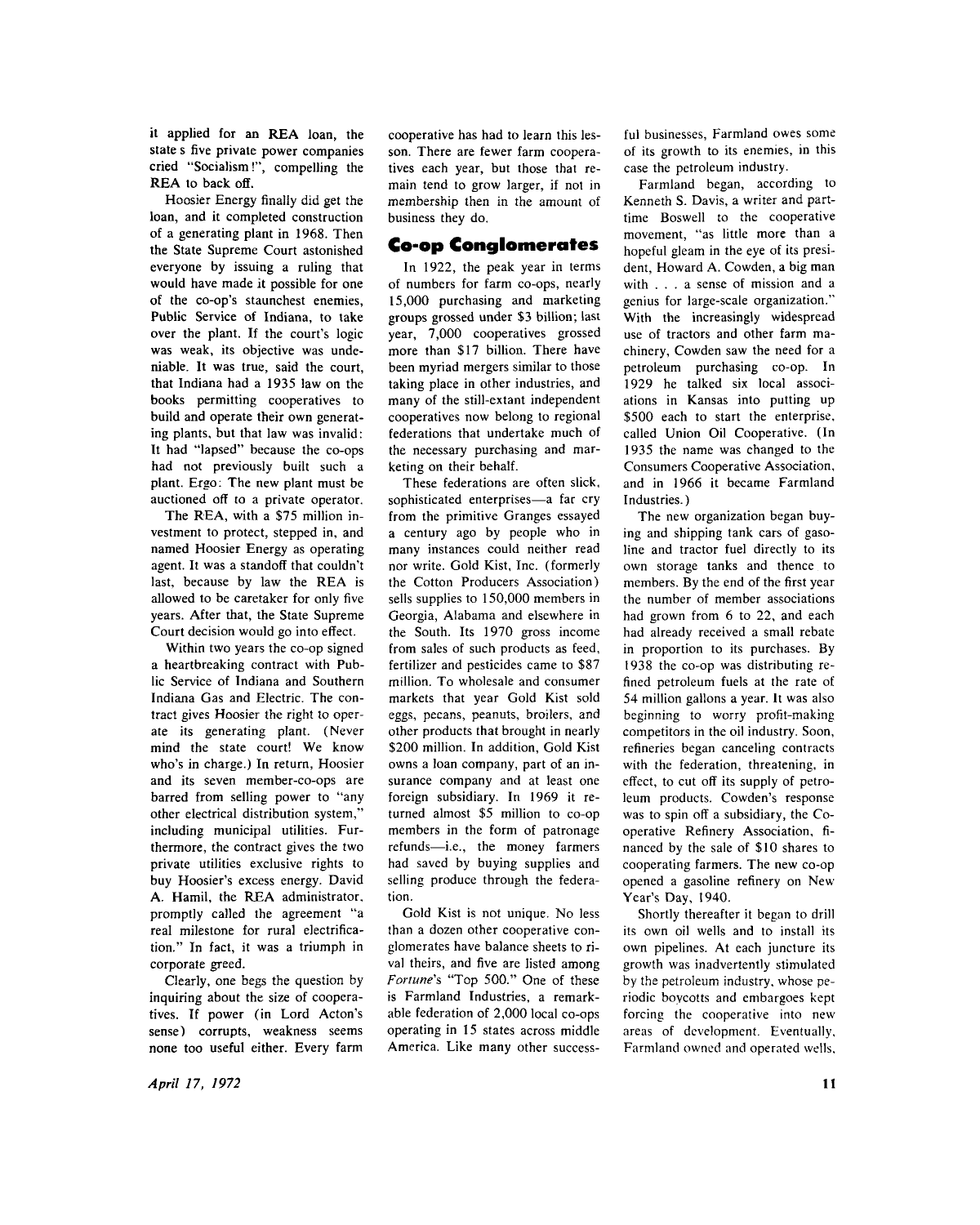pipelines, refineries, storage tanks, and trucks—guaranteeing the flow of petroleum products to its members.

In 1947 the industry played its trump card. It instituted a court action challenging the federation's right to manufacture supplies for farmers and sell off such by-products as heavy oil and asphalt to nonfarmers. But the Kansas Supreme Court, in a landmark decision, unanimously upheld the coop. As a Farmland official later observed, "This case pretty well eliminated any question as to the right of a fanner cooperative to integrate vertically its operations"—in other words, not merely to sell supplies to its members, but to manufacture them as well.

Farmland Industries has been "integrating" both vertically and horizontally ever since. Today, besides oil wells and refineries, it owns fertilizer plants, feed mills, factories that produce paint and batteries, a network of warehouses, a fleet of trucks, and two hog slaughtering plants. Its meat sales are the largest of any cooperative in America. In addition, it shares ownership with the Dow Chemical Company in a Missouri agricultural chemicals plant. Farmland has assets approaching \$400 million, grosses more than \$650 million a year, and provides aid and comfort to 400,000 individual members through their local coops. It is a major triumph in economic cooperatism.

## Farmland Convention

A few months ago I attended Farmland's 43rd annual convention, held in Kansas City's huge municipal auditorium. My first morning I felt I was in the presence of a saving remnant: The farmers kept reminding each other they were alone in a hostile world, sole survivors and keepers of the sacred flame. "Good morning, farmers," boomed the emcee. "It's good to see so many farmers here."

The main speaker that morning was Edward T. Breathitt, former governor of Kentucky and co-chairman of the new Coalition for Rural America. Breathitt said he was working to "preserve the family farm," because "the best values are rooted in rural America." He went on: "One thing is certain. The great American dream resides uneasily in the suburbs of our great cities, while the news media and the policy workers have all but forgotten the hardworking people in rural America."

"Now let me ask you to do me a favor right here and now," Breathitt said. "Stand with me here and let's show *our* appreciation to the hardworking men and women who have the courage to stick it out in American agriculture today. Let's stand here and give them an ovation." Everybody stood up; there was polite applause.

Later, a young man who represented the Future Farmers of America delivered a rousing oration on the importance of leadership. Leadership, he said, didn't come from books; it wasn't born in a person and it wasn't God-given. No, leadership came from "average people."

"You are those people," the young man shouted. "We young people need you now more than ever before."

If there was in the proceedings a note of self-congratulation, one could hardly blame the farmers. The system had done its worst, yet here they were, alive and well in Kansas City. In 43 years they had collected more than \$300 million in savings from their cooperative—not bad in a disappearing industry.

By the time I left the convention, though, I had the impression that the mood in Kansas City was not the mood that had inspired cooperation, nor, indeed, the mood that would *expand* cooperatism. It seemed too self-centered, too enraptured with its own success, to be of much help to newer, younger cooperative impulses. The small farmer who, thanks to his big cooperative, had "stuck it out in agriculture" cared little about bringing the benefits of

cooperatism to either his rural neighbor or his urban customer. Rather, he had followed the conventional course of reform movements, from prophets to profits, from ideals to merely "deals." Others have made similar observations.

# **Generation Gap**

"It is not too difficult for a young person today to detennine the direction and intent of . . . cooperative institutions," writes Raymond Arvio, a young man who works for cooperatives in New York City. "Co-ops are proud they are on *Fortune* magazine's top lists; they revel that they can afford top-priced singers and comedians to attend their annual meetings; others take quiet but obvious pride that their meetings are held in the finest coliseums and hotels of their town."

Arvio's lament appeared in the Cooperative League's magazine, and he is plainly speaking for his generation of cooperators. They perceive or imagine a decadence among their elders, a shift in emphasis from spreading the wealth and the gospel of cooperatism to consolidating one's gains and hoarding one's treasures. Some of this is true. Many large farm cooperatives have been less than enthusiastic about assisting their poorer rural compatriots—mostly blacks and Chicanos—in *their* cooperative struggles. In fact, several white co-ops in the South have pointedly refused to sell fertilizer to their black counterparts; and on the West Coast some of the larger cooperative growers associations, like Sunkist, have been charged with creating intolerable conditions for Mexican-American farmworkers.

Moreover, some co-ops have made a shambles of the Rochdale principles: They have closed their doors to new members, failed to keep older members duly informed and, in a few flagrant instances, have even scrapped the one-man, one-vote rule, preferring to parcel out voting power on the basis of each member's selling performance. Briefly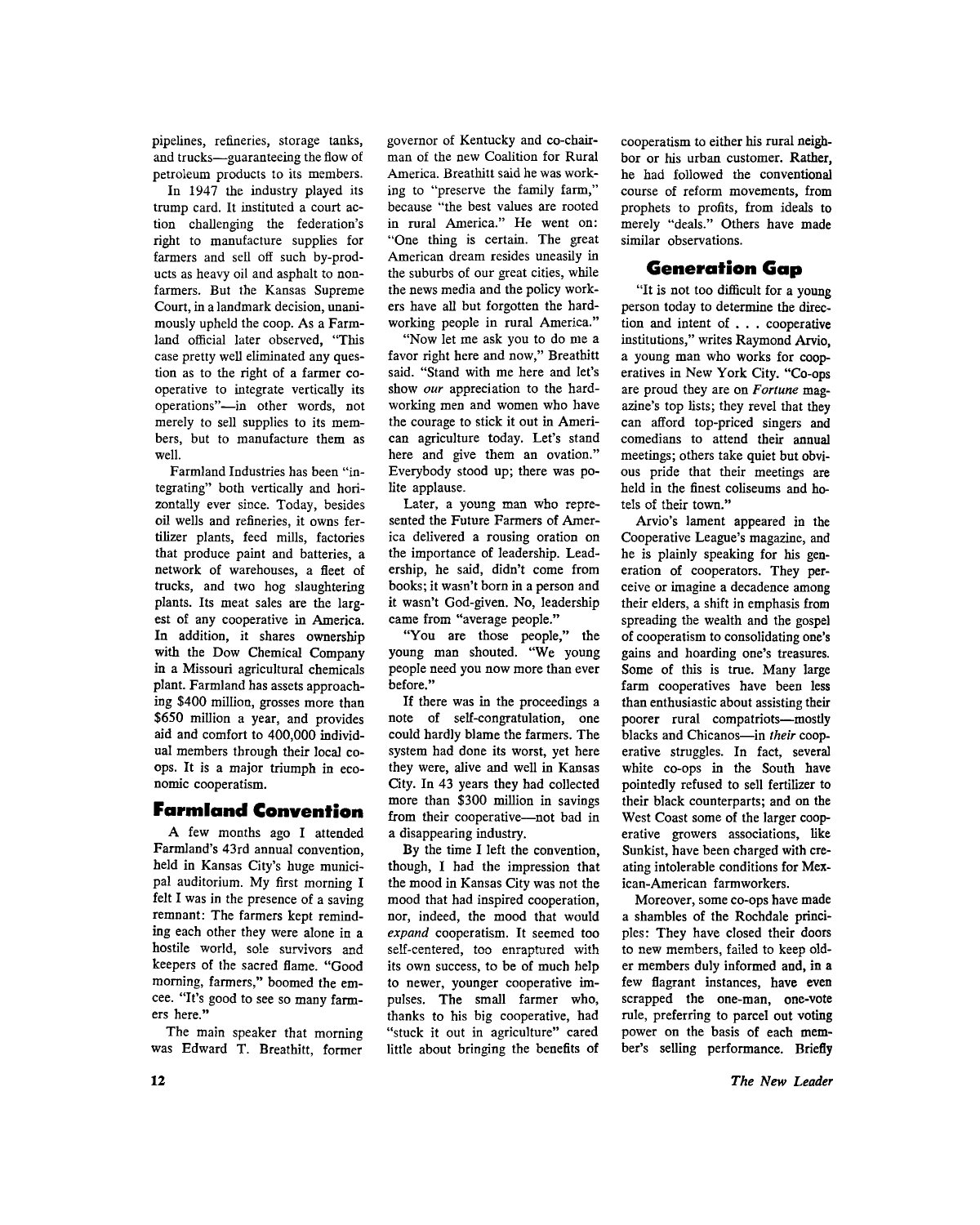put, most iarm cooperatives nowadays neither crusade nor proselytize; they mind their own business, and their business is simply . . . business.

The evolution of the Welch grape juice cooperative tells much of the story. It started as a private company in 1869, when Charles Welch, who lived in upstate New York, introduced pasteurized grape juice to the public (and to churches, for use in place of sacramental wine). The business prospered for several generations; but after the Crash of 1929 it began a slow decline, and by the mid-'40s a large block of Welch Company stock was up for grabs.

It was bought by Jacob M. Kaplan, an energetic entrepreneur from New York City who already owned a grape juice processing plant in Brocton, N.Y., near the Welch headquarters. Kaplan rebuilt the business, stressing aggressive promotion and consistent high quality, and he helped the hard-pressed grape-growers to increase their vineyard yields. Sales and profits zoomed.

#### Kaplan's Co-op

But Kaplan the pragmatic businessman was also something of a dreamer; he envisioned a cooperative in which grape-growers could further prosper by sharing their savings. In the late '50s, under a payas-you-go arrangement, Kaplan turned over the business to his 5,000 grape-growers in New York and six other states. (There was a Welch processing plant in each of the states.) He agreed to remain president without salary while the growers paid him 10 per cent of their annual net proceeds toward the agreed-upon purchase price. Once that sum was reached, Kaplan bowed out, and the Welch Grape Juice Company became a fullfledged co-op.

In the 10 years since then, the cooperative has broken all sales and earnings records. Without doubt it is a huge business success. Yet Kaplan, who now devotes much of his time to running his family foundation in Manhattan, continues to brood over the experiment. He sees the grapegrowers becoming narrow and complacent; he is concerned that they do not admit new members to their co-op.

Instead of training and encouraging young people in the cooperative way, complains Kaplan, "they've kept it all for themselves." He fears nearly all agricultural cooperatives are Welching: "They lack vitality and imagination. They are just drifting."

Kaplan's main complaint with successful farm co-ops is their unwillingness to experiment and expand. He keeps urging co-ops to buy food-processing plants, to market their own brand-name products, even to buy retail supermarket chains.

# Loans from the CCC

Recently he sent a provocative proposal to Secretary of Agriculture Earl L. Butz. In it he suggested that the Agriculture Department grant cooperatives "substantial loans free of interest," to help co-ops "acquire profitable processing and marketing businesses." Kaplan's broad plan would convert Agriculture's subsidies, most of which now go to individual growers, into loans for cooperatives. These loans, he points out, could come from the Commodity Credit Corporation (CCC) , a Federal agency which since 1934 has been guaranteeing to farmers a minimum price for their produce, through a program of short-term loans. Whenever the price of produce on the open market falls below that of the government's guarantee, the farmer keeps the loan and the government gets his harvest (as well as 3.5 per cent interest on the advance).

The CCC's chartered powers are extremely broad; it is probably true, therefore, that it could legally switch from its present short-term subsidy program—amounting this year to \$14 billion in loans—to a long-term loan program aimed at cooperative

growth. Certainly the development of farm-to-store cooperatives able to pay their own way would, in the long run, save taxpayers untold billions in farm subsidies. But when I discussed this proposal with CCC officials, they seemed bewildered. "We've never done that before," one of them said. And Butz's reply to Kaplan's letter was a polite but noncommittal "thank you."

#### **Farm to Consumer**

In any case, Kaplan's plan revives the old dream of establishing a vast, nationwide network that links farmers to consumers. Essentially, it is a dream of cutting out the middleman—the *bete noire* of farmers and consumers alike. The same vision prompted James Peter Warbasse in 1918 to organize a national cooperative wholesale society. (It lasted three years.) Warbasse also founded the Cooperative League of the U.S.A. , an organization that continues to promote the notion of "a new cooperative, owned and controlled by farm and urban cooperatives." It is not entirely clear how this could be accomplished, or how within it farmer and consumer interests might be reconciled. But some of the nation's younger cooperators have taken the message to heart. A group in California, for instance, has shipped 8,000 pounds of dried fruits and nuts, bought directly from growers, to student coops and buying clubs in Minneapolis and Ann Arbor.

"We are already subverting the capitalists!" the students chortle in their new publication, *The Food Bird.* But as any farmer could tell them, co-ops do not subvert capitalists, they make them. That pedestrian lesson is now being learned anew by the urban consumer co-ops —the food stores, the health groups and the housing projects—all of whom had to accommodate cooperative ideology to business and political reality. As we shall see, however, worse things could have happened.